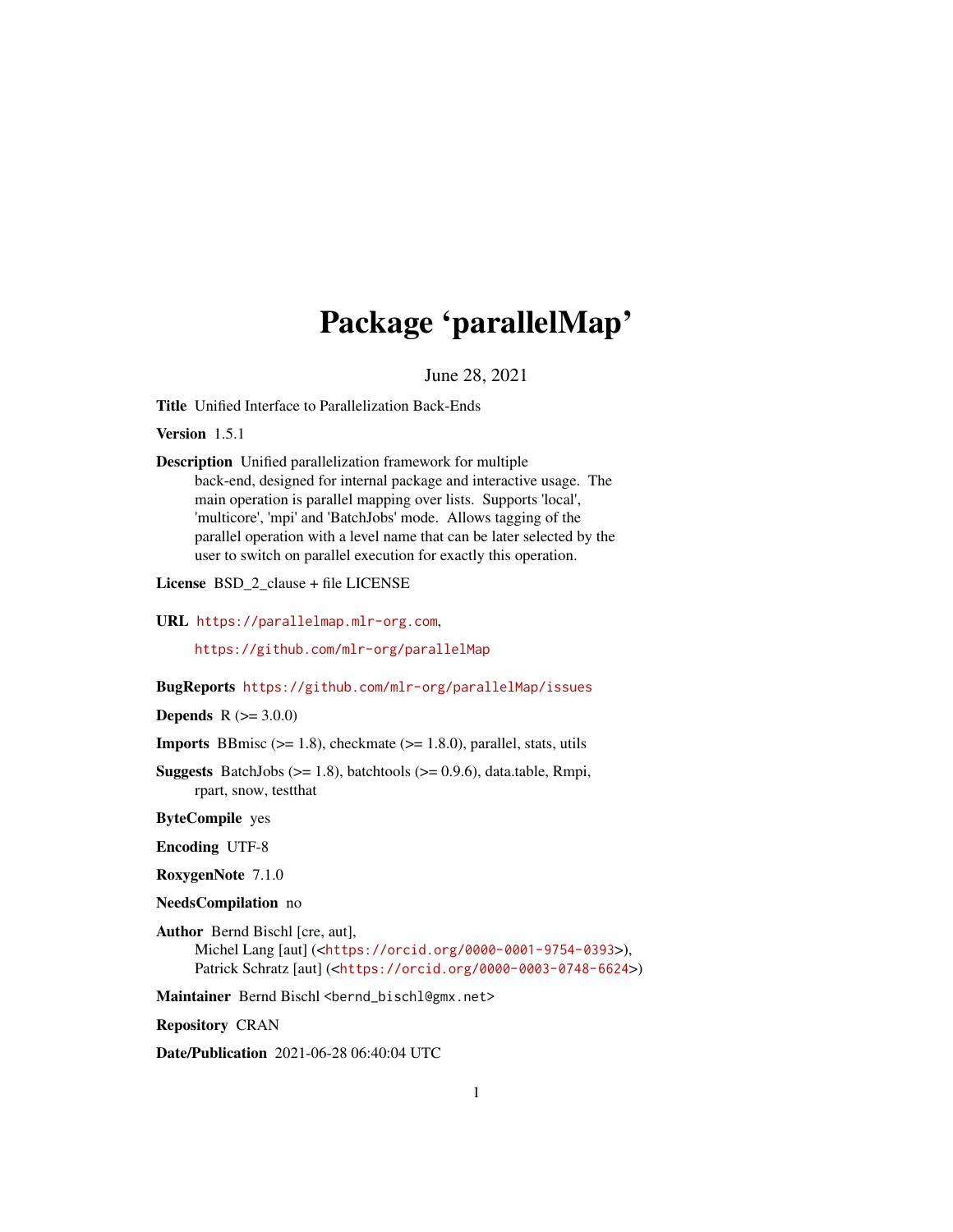## <span id="page-1-0"></span>R topics documented:

| Index |                                                                                                           |  |
|-------|-----------------------------------------------------------------------------------------------------------|--|
|       |                                                                                                           |  |
|       |                                                                                                           |  |
|       |                                                                                                           |  |
|       |                                                                                                           |  |
|       |                                                                                                           |  |
|       |                                                                                                           |  |
|       |                                                                                                           |  |
|       |                                                                                                           |  |
|       | parallel GetOptions $\ldots \ldots \ldots \ldots \ldots \ldots \ldots \ldots \ldots \ldots \ldots \ldots$ |  |
|       |                                                                                                           |  |

<span id="page-1-1"></span>parallelExport *Export R objects for parallelization.*

#### Description

Makes sure that the objects are exported to slave process so that they can be used in a job function which is later run with [parallelMap\(\)](#page-5-1).

#### Usage

```
parallelExport(
  ...,
 objnames,
 master = TRUE,
 level = NA_character_,
  show.info = NA
)
```

|          | character<br>Names of objects to export.                                                                                                                                                                                                              |
|----------|-------------------------------------------------------------------------------------------------------------------------------------------------------------------------------------------------------------------------------------------------------|
| objnames | (character(1))<br>Names of objects to export. Alternative way to pass arguments.                                                                                                                                                                      |
| master   | (logical(1))<br>Really export to package environment on master for local and multicore mode?<br>If you do not do this your objects might not get exported for the mapping func-<br>tion call. Only disable when you are really sure. Default is TRUE. |
| level    | (character(1))<br>If a (non-missing) level is specified in parallel Start (), the function only ex-<br>ports if the level specified here matches. See parallelMap(). Useful if this<br>function is used in a package. Default is NA.                  |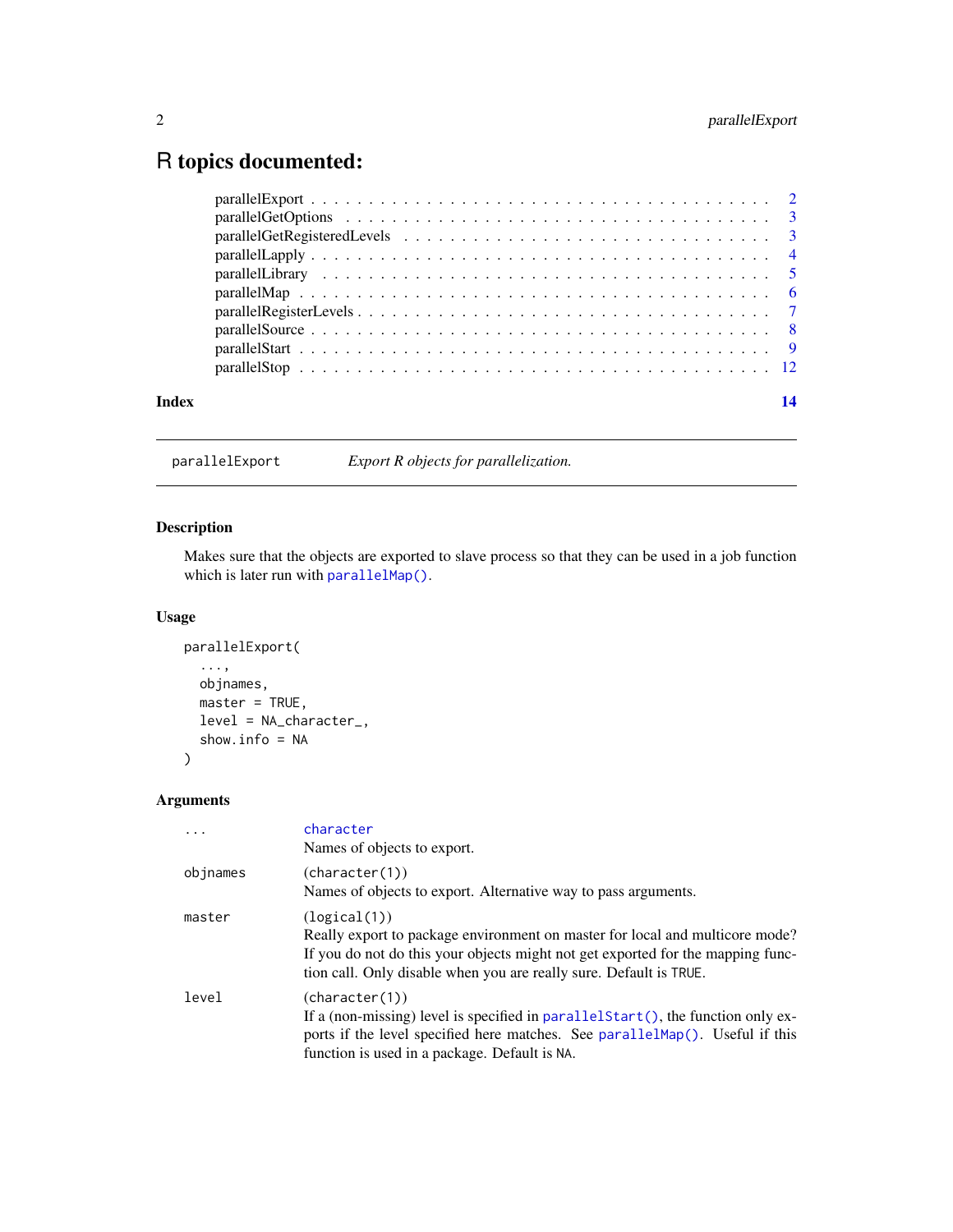#### <span id="page-2-0"></span>parallelGetOptions 3

| show.info | (logical(1))                                                              |
|-----------|---------------------------------------------------------------------------|
|           | Verbose output on console? Can be used to override setting from options / |
|           | parallel Start(). Default is NA which means no overriding.                |

#### Value

Nothing.

parallelGetOptions *Retrieve the configured package options.*

#### Description

Returned are current and default settings, both as lists. The return value has slots elements settings and defaults, which are both lists of the same structure, named by option names.

A printer exists to display this object.

For details on the configuration procedure please read [parallelStart\(\)](#page-8-1) and [https://github.](https://github.com/mlr-org/parallelMap) [com/mlr-org/parallelMap](https://github.com/mlr-org/parallelMap).

#### Usage

parallelGetOptions()

#### Value

ParallelMapOptions. See above.

parallelGetRegisteredLevels

*Get registered parallelization levels for all currently loaded packages.*

#### Description

With flatten = FALSE, a structured S3 object is returned. The S3 object only has one slot, which is called levels. This contains a named list. Each name refers to package from the call to [parallelRegisterLevels\(\)](#page-6-1), while the entries are character vectors of the form "package.level". With flatten = TRUE, a simple character vector is returned that contains all concatenated entries of levels from above.

#### Usage

parallelGetRegisteredLevels(flatten = FALSE)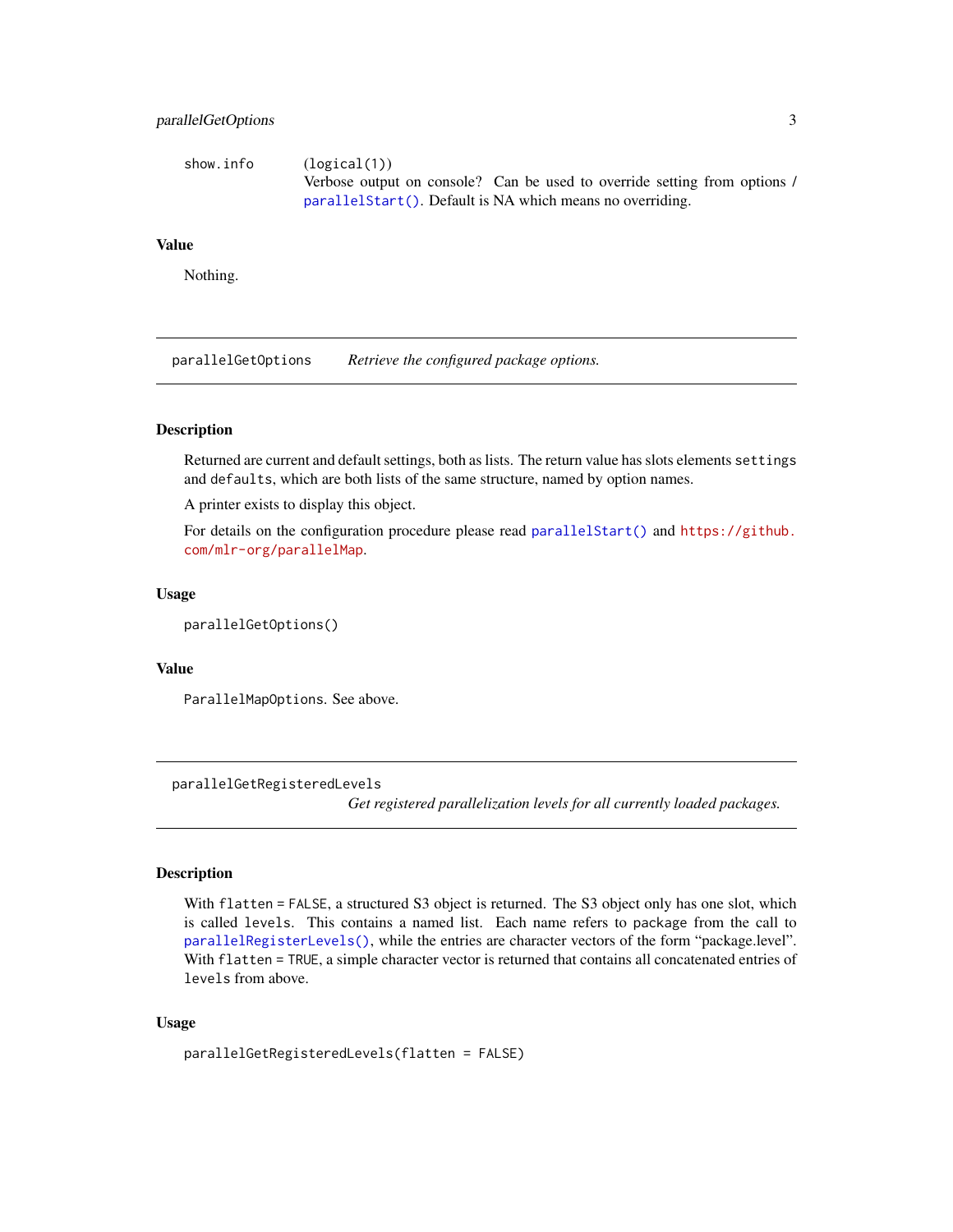#### <span id="page-3-0"></span>Arguments

| flatten | (logical(1))                                                           |
|---------|------------------------------------------------------------------------|
|         | Flatten to character vector or not? See description. Default is FALSE. |

#### Value

RegisteredLevels | character. See above.

parallelLapply *Parallel versions of apply-family functions.*

#### Description

```
parallelLapply: A parallel lapply() version.
parallelSapply: A parallel sapply() version.
All functions are simple wrappers for parallelMap().
```
#### Usage

```
parallelLapply(xs, fun, ..., impute.error = NULL, level = NA_character_)
parallelSapply(
 xs,
  fun,
  ...,
  simplify = TRUE,
 use.names = TRUE,
  impute.error = NULL,
 level = NA_character_
\mathcal{L}
```

| ΧS           | $(vector \mid list)$                             |
|--------------|--------------------------------------------------|
|              | fun is applied to the elements of this argument. |
| fun          | function                                         |
|              | Function to map over xs.                         |
|              | (any)                                            |
|              | Further arguments passed to fun.                 |
| impute.error | (NULL   function(x))                             |
|              | See parallelMap().                               |
| level        | (character(1))                                   |
|              | See parallelMap().                               |
| simplify     | (logical(1))                                     |
|              | See sapply(). Default is TRUE.                   |
| use.names    | (logical(1))                                     |
|              | See sapply(). Default is TRUE.                   |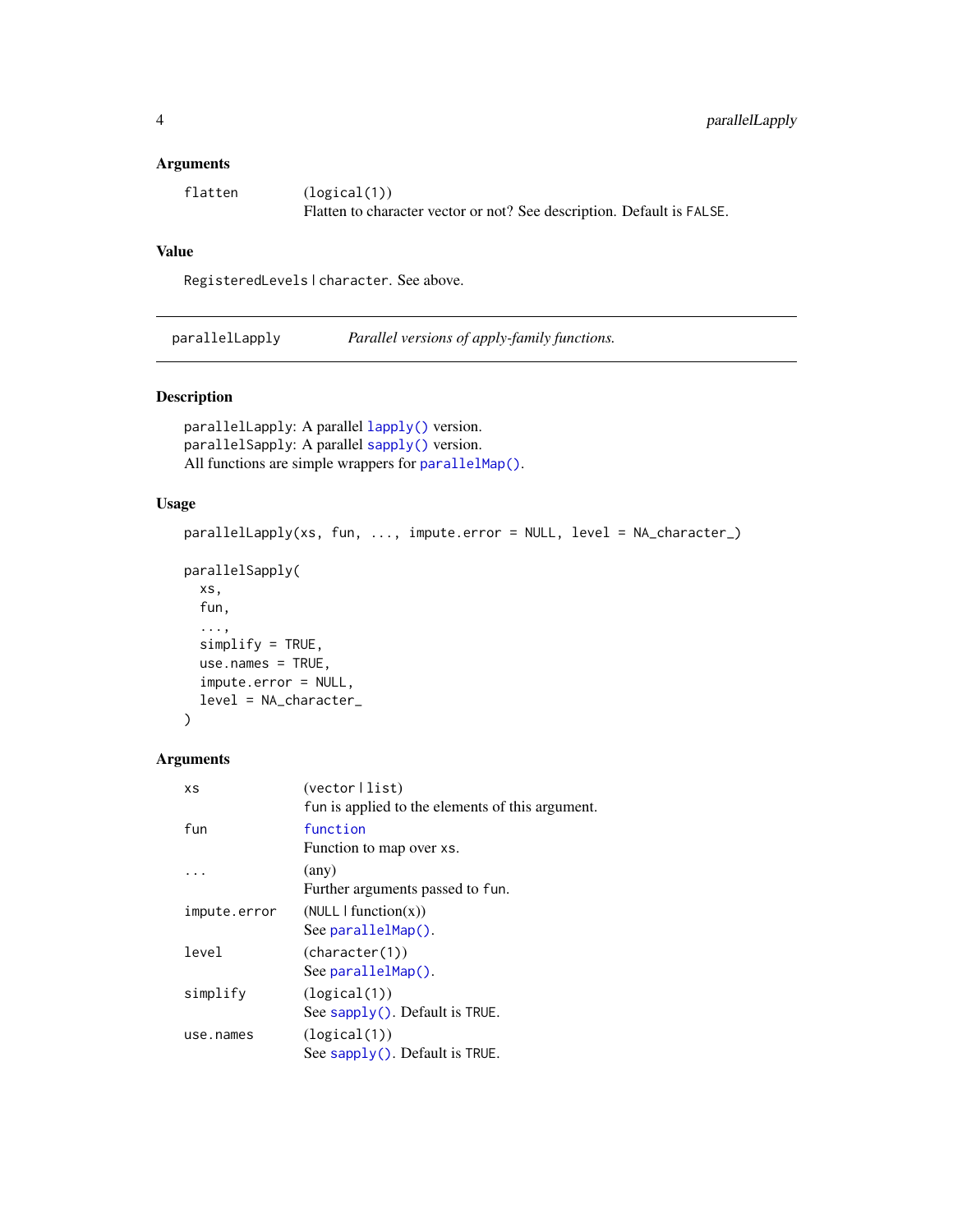#### <span id="page-4-0"></span>parallelLibrary 5

#### Value

For parallelLapply a named list, for parallelSapply it depends on the return value of fun and the settings of simplify and use.names.

<span id="page-4-1"></span>parallelLibrary *Load packages for parallelization.*

#### Description

Makes sure that the packages are loaded in slave process so that they can be used in a job function which is later run with [parallelMap\(\)](#page-5-1).

For all modes, the packages are also (potentially) loaded on the master.

#### Usage

```
parallelLibrary(
  ...,
  packages,
  master = TRUE,
  level = NA_character_,
  show.info = NA
\mathcal{L}
```
#### Arguments

|           | character<br>Names of packages to load.                                                                                                                                                                                                             |
|-----------|-----------------------------------------------------------------------------------------------------------------------------------------------------------------------------------------------------------------------------------------------------|
| packages  | (character(1))<br>Names of packages to load. Alternative way to pass arguments.                                                                                                                                                                     |
| master    | (logical(1))<br>Load packages also on master for any mode? Default is TRUE.                                                                                                                                                                         |
| level     | (character(1))<br>If a (non-missing) level is specified in parallel $Start()$ , the function only<br>loads the packages if the level specified here matches. See parallel $Map()$ .<br>Useful if this function is used in a package. Default is NA. |
| show.info | (logical(1))<br>Verbose output on console? Can be used to override setting from options /<br>parallel Start(). Default is NA which means no overriding.                                                                                             |

#### Value

Nothing.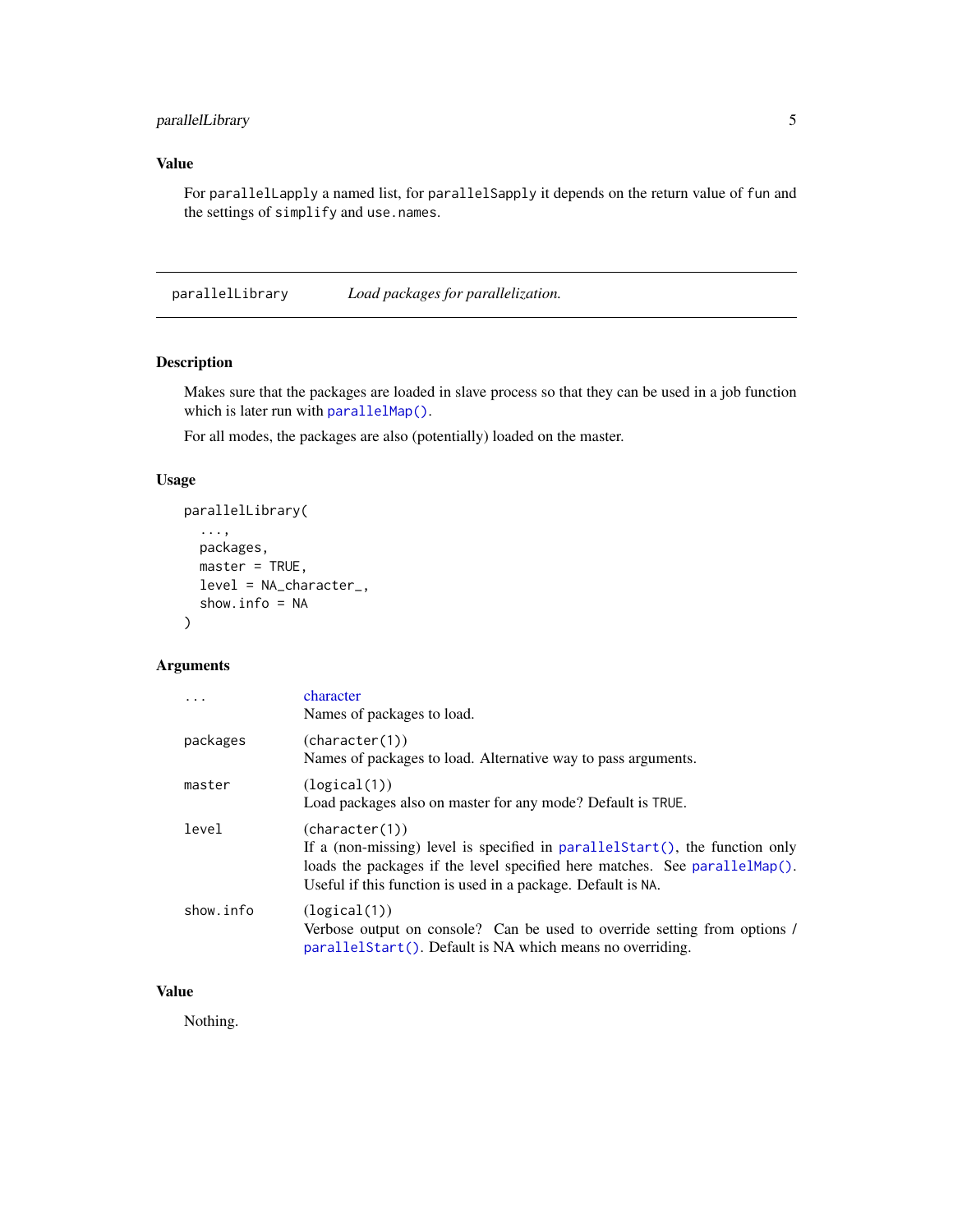#### Description

Uses the parallelization mode and the other options specified in [parallelStart\(\)](#page-8-1).

Libraries and source file can be initialized on slaves with [parallelLibrary\(\)](#page-4-1) and [parallelSource\(\)](#page-7-1).

Large objects can be separately exported via [parallelExport\(\)](#page-1-1), they can be simply used under their exported name in slave body code.

Regarding error handling, see the argument impute.error.

#### Usage

```
parallelMap(
  fun,
  ...,
  more.args = list(),
  simplify = FALSE,
  use.names = FALSE,
  impute.error = NULL,
  level = NA_character_,
  show.info = NA
\mathcal{L}
```

| fun          | function<br>Function to map over                                                                                                                                                                                                                                                                                                                                                                                                                       |
|--------------|--------------------------------------------------------------------------------------------------------------------------------------------------------------------------------------------------------------------------------------------------------------------------------------------------------------------------------------------------------------------------------------------------------------------------------------------------------|
| .            | (any)<br>Arguments to vectorize over (list or vector).                                                                                                                                                                                                                                                                                                                                                                                                 |
| more.args    | list<br>A list of other arguments passed to fun. Default is empty list.                                                                                                                                                                                                                                                                                                                                                                                |
| simplify     | (logical(1))<br>Should the result be simplified? See simplify2array. If TRUE, simplify2array(higher<br>= TRUE) will be called on the result object. Default is FALSE.                                                                                                                                                                                                                                                                                  |
| use.names    | (logical(1))<br>Should result be named? Use names if the first argument has names, or if it<br>is a character vector, use that character vector as the names.                                                                                                                                                                                                                                                                                          |
| impute.error | (NULL   function(x))<br>This argument can be used for improved error handling. NULL means that, if<br>an exception is generated on one of the slaves, it is also thrown on the master.<br>Usually all slave jobs will have to terminate until this exception on the master<br>can be thrown. If you pass a constant value or a function, all jobs are guaranteed<br>to return a result object, without generating an exception on the master for slave |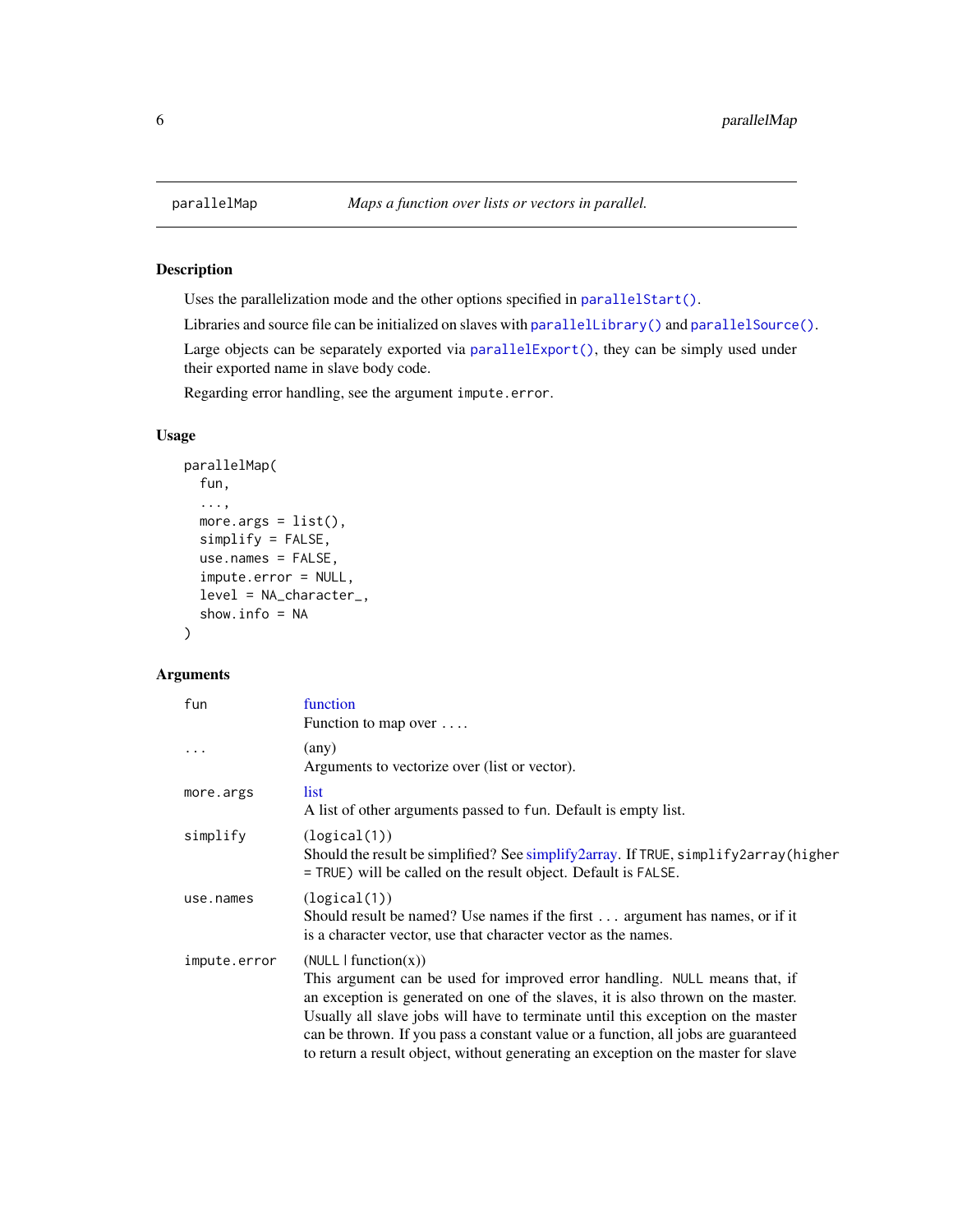<span id="page-6-0"></span>

|           | errors. In case of an error, this is a simple $Error()$ object containing the error<br>message. If you passed a constant object, the error-objects will be substituted<br>with this object. If you passed a function, it will be used to operate on these<br>error-objects (it will ONLY be applied to the error results). For example, using<br>identity would keep and return the simple Error-object, or function $(x)$ 99<br>would impute a constant value (which could be achieved more easily by simply<br>passing 99). Default is NULL. |
|-----------|------------------------------------------------------------------------------------------------------------------------------------------------------------------------------------------------------------------------------------------------------------------------------------------------------------------------------------------------------------------------------------------------------------------------------------------------------------------------------------------------------------------------------------------------|
| level     | (character(1))<br>If a (non-missing) level is specified in parallel Start(), this call is only par-<br>allelized if the level specified here matches. Useful if this function is used in a<br>package. Default is NA.                                                                                                                                                                                                                                                                                                                          |
| show.info | (logical(1))<br>Verbose output on console? Can be used to override setting from options /<br>parallelStart(). Default is NA which means no overriding.                                                                                                                                                                                                                                                                                                                                                                                         |

#### Value

Result.

#### Examples

```
parallelStart()
parallelMap(identity, 1:2)
parallelStop()
```
<span id="page-6-1"></span>parallelRegisterLevels

*Register a parallelization level*

#### **Description**

Package developers should call this function in their packages' base::.onLoad(). This enables the user to query available levels and bind parallelization to specific levels. This is especially helpful for nested calls to [parallelMap\(\)](#page-5-1), e.g. where the inner call should be parallelized instead of the outer one.

To avoid name clashes, we encourage developers to always specify the argument package. This will prefix the specified levels with the string containing the package name, e.g. parallelRegisterLevels(package="foo", lev will register the level "foo.dummy" and users can start parallelization for this level with parallel-Start(<backend>, level = "parallelMap.dummy"). If you do not provide package, the level names will be associated with category "custom" and can there be later referred to with "custom.dummy".

#### Usage

```
parallelRegisterLevels(package = "custom", levels)
```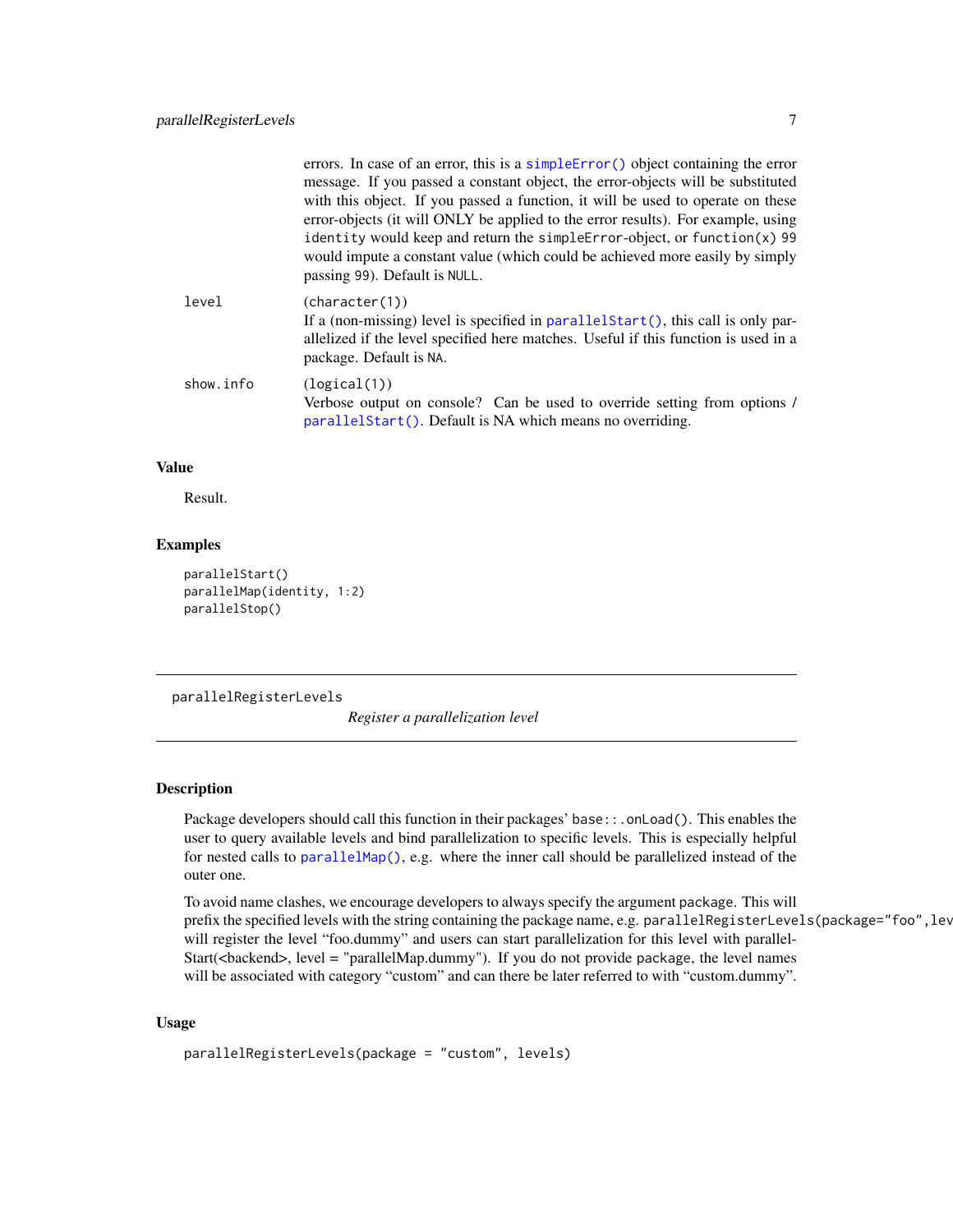#### <span id="page-7-0"></span>Arguments

| package | (character(1))<br>Name of your package. Default is "custom" (we are not in a package).            |
|---------|---------------------------------------------------------------------------------------------------|
| levels  | (character(1))<br>Available levels that are used in the parallel Map() operations of your package |
|         | or code. If package is not missing, all levels will be prefixed with "package.".                  |

#### Value

Nothing.

<span id="page-7-1"></span>parallelSource *Source R files for parallelization.*

#### Description

Makes sure that the files are sourced in slave process so that they can be used in a job function which is later run with [parallelMap\(\)](#page-5-1).

For all modes, the files are also (potentially) loaded on the master.

#### Usage

```
parallelSource(
  ...,
 files,
 master = TRUE,
 level = NA_character_,
  show.info = NA
)
```

|           | character<br>File paths to sources.                                                                                                                                                                                                             |
|-----------|-------------------------------------------------------------------------------------------------------------------------------------------------------------------------------------------------------------------------------------------------|
| files     | character<br>File paths to sources. Alternative way to pass arguments.                                                                                                                                                                          |
| master    | (logical(1))<br>Source files also on master for any mode? Default is TRUE.                                                                                                                                                                      |
| level     | (character(1))<br>If a (non-missing) level is specified in parallel $Start()$ , the function only<br>sources the files if the level specified here matches. See parallel Map(). Useful<br>if this function is used in a package. Default is NA. |
| show.info | (logical(1))<br>Verbose output on console? Can be used to override setting from options /<br>parallel Start(). Default is NA which means no overriding.                                                                                         |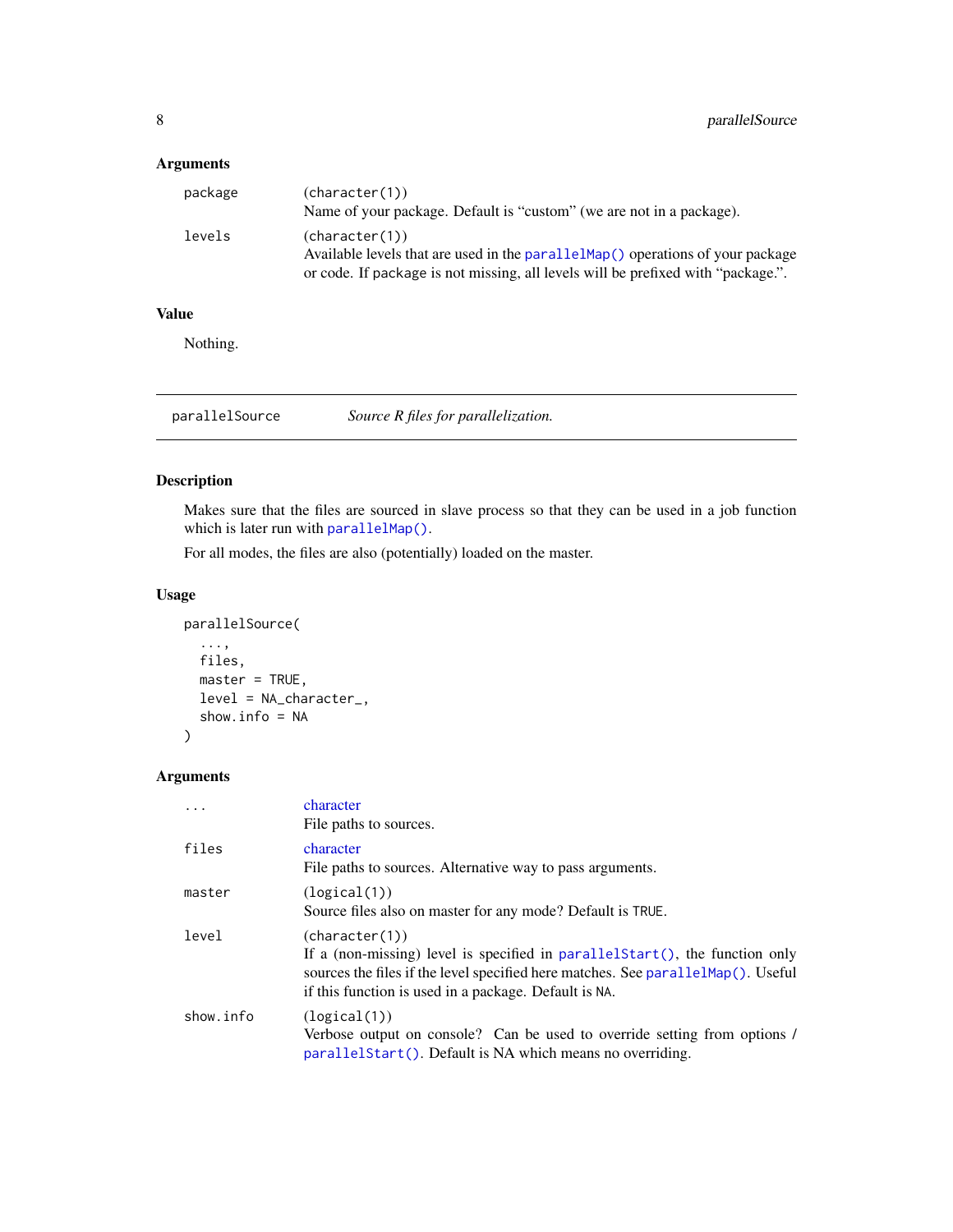#### <span id="page-8-0"></span>parallelStart 9

#### Value

Nothing.

<span id="page-8-1"></span>parallelStart *Parallelization setup for parallelMap.*

#### Description

Defines the underlying parallelization mode for [parallelMap\(\)](#page-5-1). Also allows to set a "level" of parallelization. Only calls to [parallelMap\(\)](#page-5-1) with a matching level are parallelized. The defaults of all settings are taken from your options, which you can also define in your R profile. For an introductory tutorial and information on the options configuration, please go to the project's github page at https://github.com/mlr-org/parallelMap.

#### Usage

```
parallelStart(
  mode,
  cpus,
  socket.hosts,
  bj.resources = list(),
  bt.resources = list(),
  logging,
  storagedir,
  level,
  load.balancing = FALSE,
  show.info,
  suppress.local.errors = FALSE,
  reproducible,
  ...
)
parallelStartLocal(show.info, suppress.local.errors = FALSE, ...)
parallelStartMulticore(
  cpus,
  logging,
  storagedir,
  level,
  load.balancing = FALSE,
  show.info,
  reproducible,
  ...
)
parallelStartSocket(
```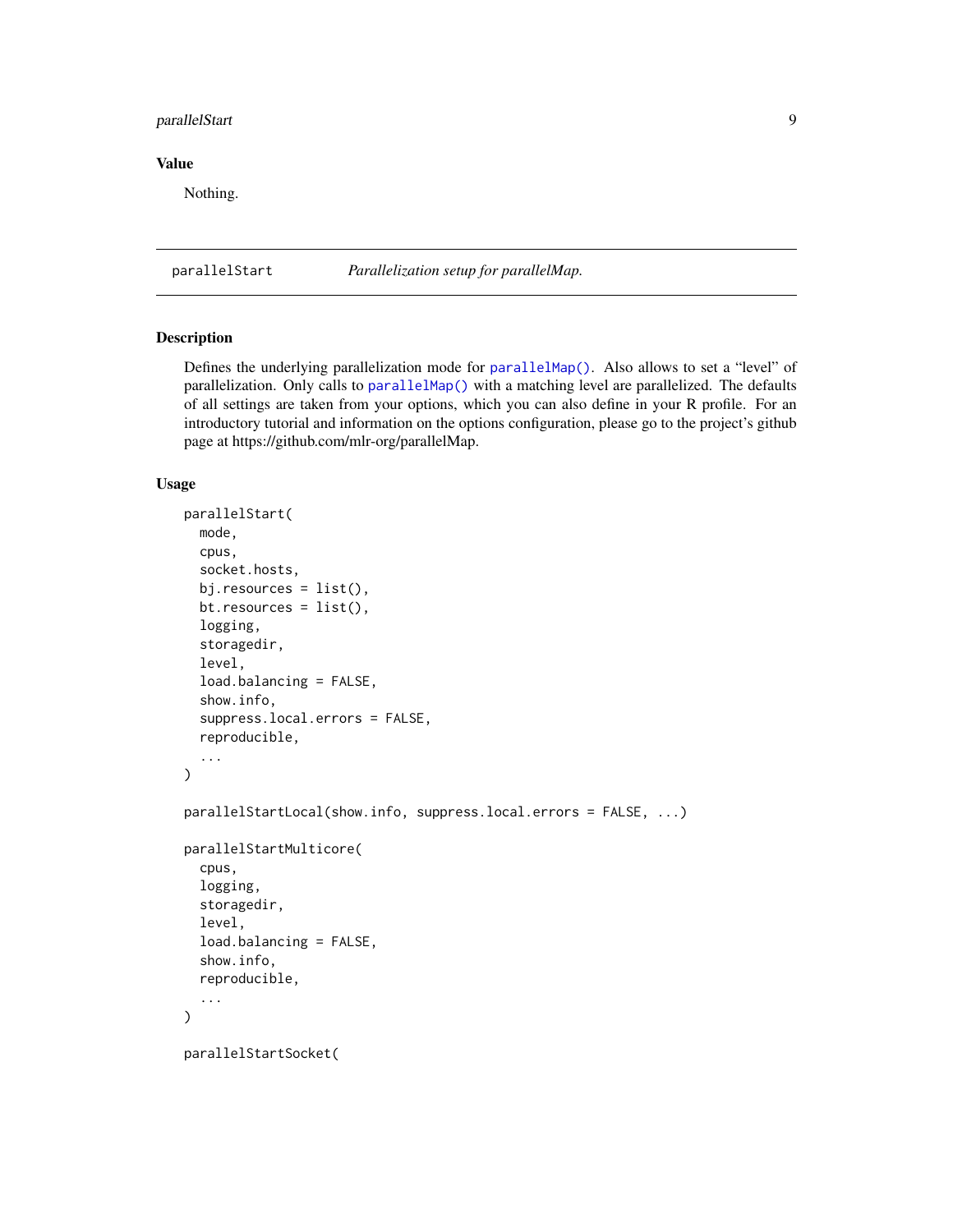10 parallelStart

```
cpus,
  socket.hosts,
  logging,
  storagedir,
  level,
  load.balancing = FALSE,
  show.info,
  reproducible,
  ...
\mathcal{L}parallelStartMPI(
  cpus,
  logging,
  storagedir,
  level,
  load.balancing = FALSE,
  show.info,
  reproducible,
  ...
\mathcal{L}parallelStartBatchJobs(
  bj.resources = list(),
  logging,
  storagedir,
  level,
  show.info,
  ...
\mathcal{L}parallelStartBatchtools(
  bt.resources = list(),
  logging,
  storagedir,
  level,
  show.info,
  ...
)
```

| mode | (character(1))<br>Which parallel mode should be used: "local", "multicore", "socket", "mpi",<br>"BatchJobs". Default is the option parallelMap.default.mode or, if not set,<br>"local" without parallel execution. |
|------|--------------------------------------------------------------------------------------------------------------------------------------------------------------------------------------------------------------------|
| cpus | (integer(1))<br>Number of used cpus. For local and BatchJobs mode this argument is ignored.                                                                                                                        |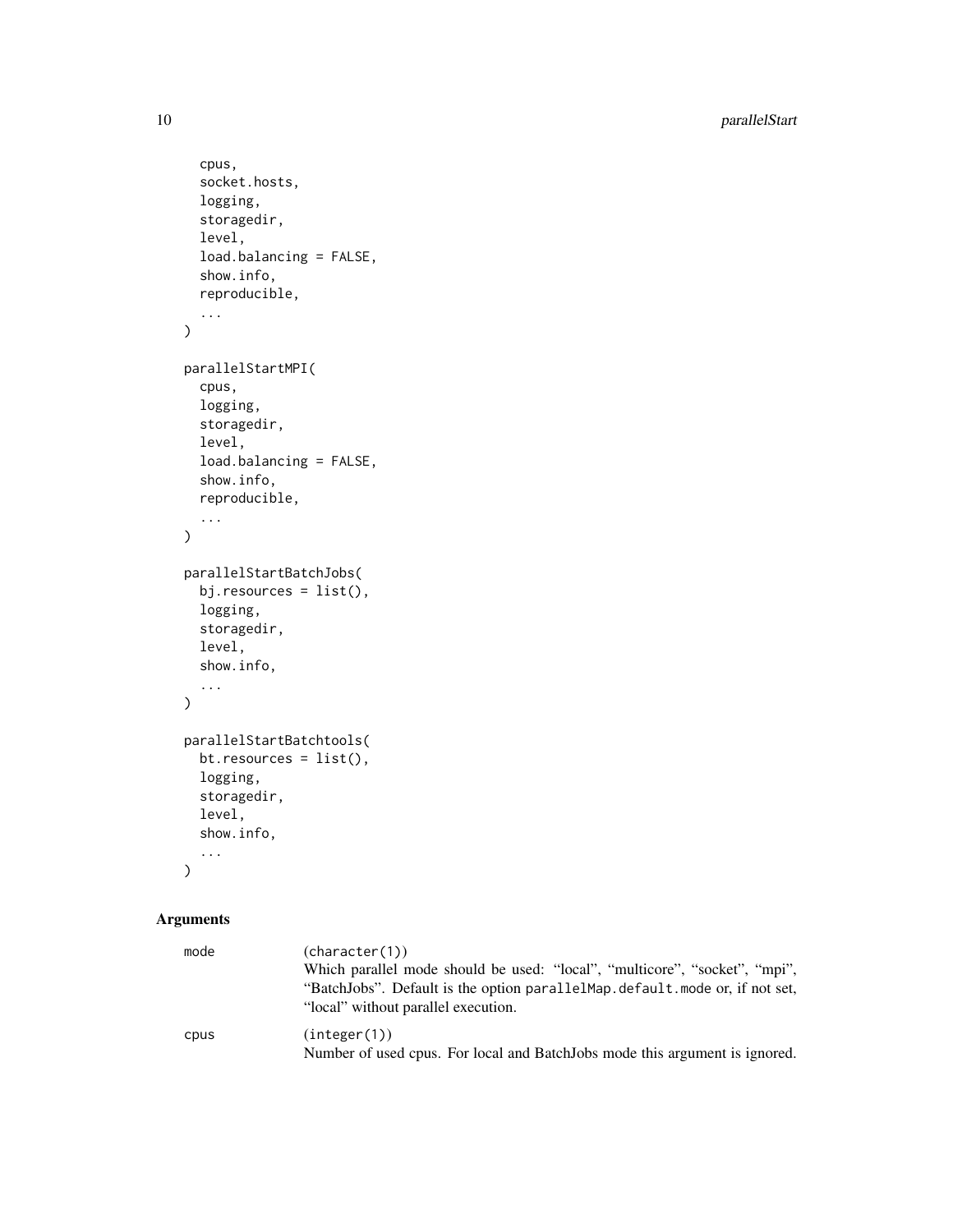<span id="page-10-0"></span>

|                             | For socket mode, this is the number of processes spawned on localhost, if you<br>want processes on multiple machines use socket. hosts. Default is the op-<br>tion parallelMap.default.cpus or, if not set, parallel::detectCores()<br>for multicore mode, max(1, [mpi.universe.size][Rmpi::mpi.universe.size] - 1)<br>for mpi mode and 1 for socket mode.                                                                                                                                                                                                                                             |
|-----------------------------|--------------------------------------------------------------------------------------------------------------------------------------------------------------------------------------------------------------------------------------------------------------------------------------------------------------------------------------------------------------------------------------------------------------------------------------------------------------------------------------------------------------------------------------------------------------------------------------------------------|
| socket.hosts                | character<br>Only used in socket mode, otherwise ignored. Names of hosts where parallel<br>processes are spawned. Default is the option parallelMap.default.socket.hosts,<br>if this option exists.                                                                                                                                                                                                                                                                                                                                                                                                    |
| bj.resources                | list.<br>Resources like walltime for submitting jobs on HPC clusters via BatchJobs. See<br>BatchJobs::submitJobs(). Defaults are taken from your BatchJobs config<br>file.                                                                                                                                                                                                                                                                                                                                                                                                                             |
| bt.resources                | list<br>Analog to bj. resources. See batchtools:: submitJobs().                                                                                                                                                                                                                                                                                                                                                                                                                                                                                                                                        |
| logging                     | (logical(1))<br>Should slave output be logged to files via sink() under the storagedir? Files<br>are named <iteration_number>.log and put into unique subdirectories named<br/>parallelMap_log_<nr> for each subsequent parallelMap() operation. Previ-<br/>ous logging directories are removed on parallelStart if logging is enabled.<br/>Logging is not supported for local mode, because you will see all output on the<br/>master and can also run stuff like traceback() in case of errors. Default is the<br/>option parallelMap.default.logging or, if not set, FALSE.</nr></iteration_number> |
| storagedir                  | (character(1))<br>Existing directory where log files and intermediate objects for BatchJobs mode<br>are stored. Note that all nodes must have write access to exactly this path. De-<br>fault is the current working directory.                                                                                                                                                                                                                                                                                                                                                                        |
| level                       | (character(1))<br>You can set this so only calls to parallel Map() that have exactly the same level<br>are parallelized. Default is the option parallelMap.default.level or, if not<br>set, NA which means all calls to parallelMap() are are potentially parallelized.                                                                                                                                                                                                                                                                                                                                |
| load.balancing (logical(1)) | Enables load balancing for multicore, socket and mpi. Set this to TRUE if you<br>have heterogeneous runtimes. Default is FALSE                                                                                                                                                                                                                                                                                                                                                                                                                                                                         |
| show.info                   | (logical(1))<br>Verbose output on console for all further package calls? Default is the option<br>parallelMap.default.show.info or, if not set, TRUE.                                                                                                                                                                                                                                                                                                                                                                                                                                                  |
| suppress.local.errors       |                                                                                                                                                                                                                                                                                                                                                                                                                                                                                                                                                                                                        |
|                             | (logical(1))<br>Should reporting of error messages during function evaluations in local mode be<br>suppressed? Default ist FALSE, i.e. every error message is shown.                                                                                                                                                                                                                                                                                                                                                                                                                                   |
| reproducible                | (logical(1))<br>Should parallel jobs produce reproducible results when setting a seed? With this<br>option, parallelMap() calls will be reproducible when using set. seed() with<br>the default RNG kind. This is not the case by default when parallelizing in R,                                                                                                                                                                                                                                                                                                                                     |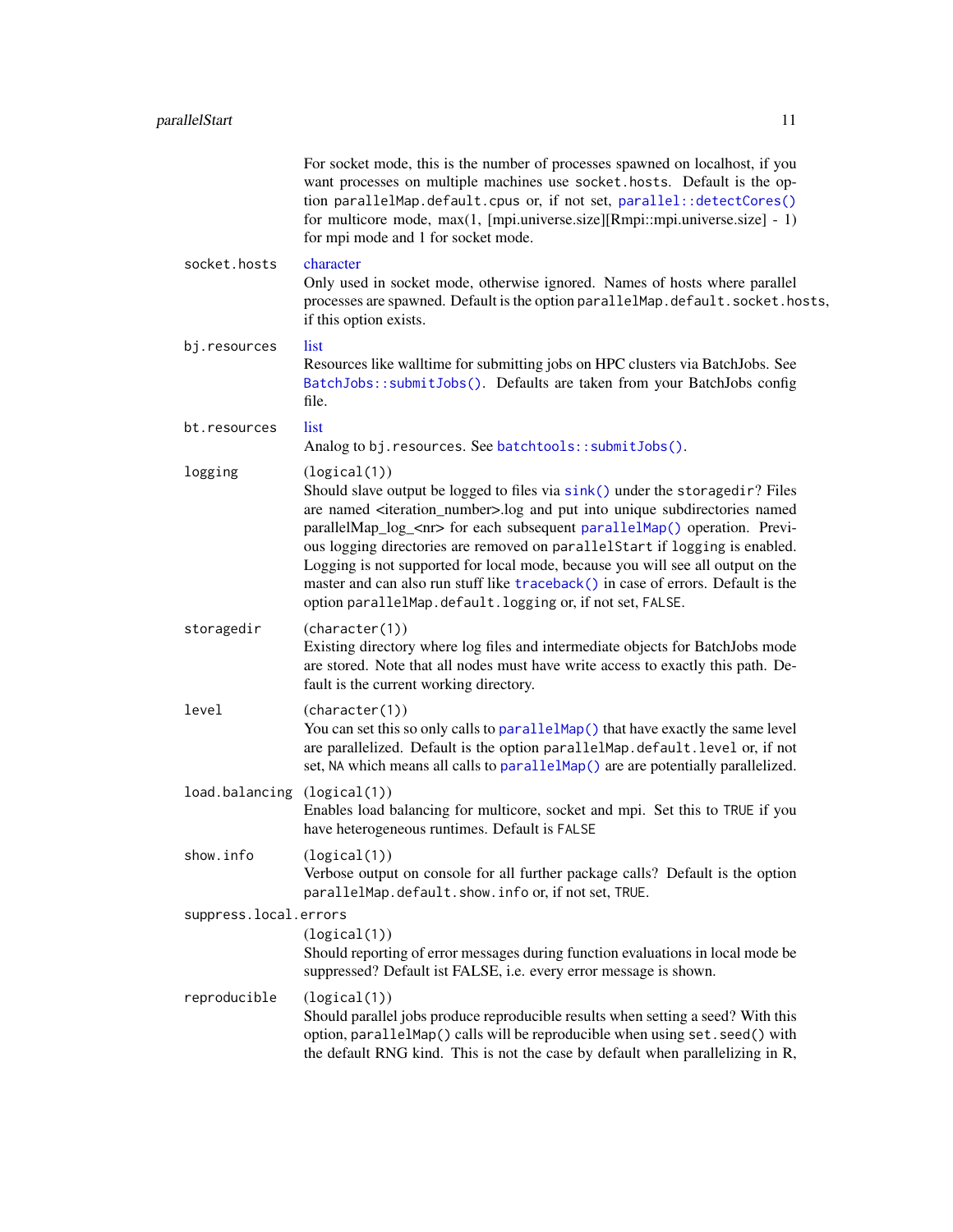<span id="page-11-0"></span>since the default RNG kind "Mersenne-Twister" is not honored by parallel processes. Instead RNG kind "L'Ecuyer-CMRG" needs to be used to ensure paralllel reproducibility. Default is the option parallelMap.default.reproducible or, if not set, TRUE.

```
(\text{any})
```
Optional parameters, for socket mode passed to parallel::makePSOCKcluster(), for mpi mode passed to [parallel::makeCluster\(\)](#page-0-0) and for multicore passed to parallel::mcmapply() (mc.preschedule (overwriting load.balancing), mc.set.seed, mc.silent and mc.cleanup are supported for multicore).

#### Details

Currently the following modes are supported, which internally dispatch the mapping operation to functions from different parallelization packages:

- local: No parallelization with [mapply\(\)](#page-0-0)
- multicore: Multicore execution on a single machine with parallel::mclapply().
- socket: Socket cluster on one or multiple machines with parallel::makePSOCKcluster() and parallel::clusterMap().
- mpi: Snow MPI cluster on one or multiple machines with [parallel::makeCluster\(\)](#page-0-0) and parallel::clusterMap().
- BatchJobs: Parallelization on batch queuing HPC clusters, e.g., Torque, SLURM, etc., with [BatchJobs::batchMap\(\)](#page-0-0).

For BatchJobs mode you need to define a storage directory through the argument storagedir or the option parallelMap.default.storagedir.

#### Value

Nothing.

parallelStop *Stops parallelization.*

#### **Description**

Sets mode to "local", i.e., parallelization is turned off and all necessary stuff is cleaned up.

For socket and mpi mode parallel::stopCluster() is called.

For BatchJobs mode the subdirectory of the storagedir containing the exported objects is removed.

After a subsequent call of [parallelStart\(\)](#page-8-1), no exported objects are present on the slaves and no libraries are loaded, i.e., you have clean R sessions on the slaves.

#### Usage

parallelStop()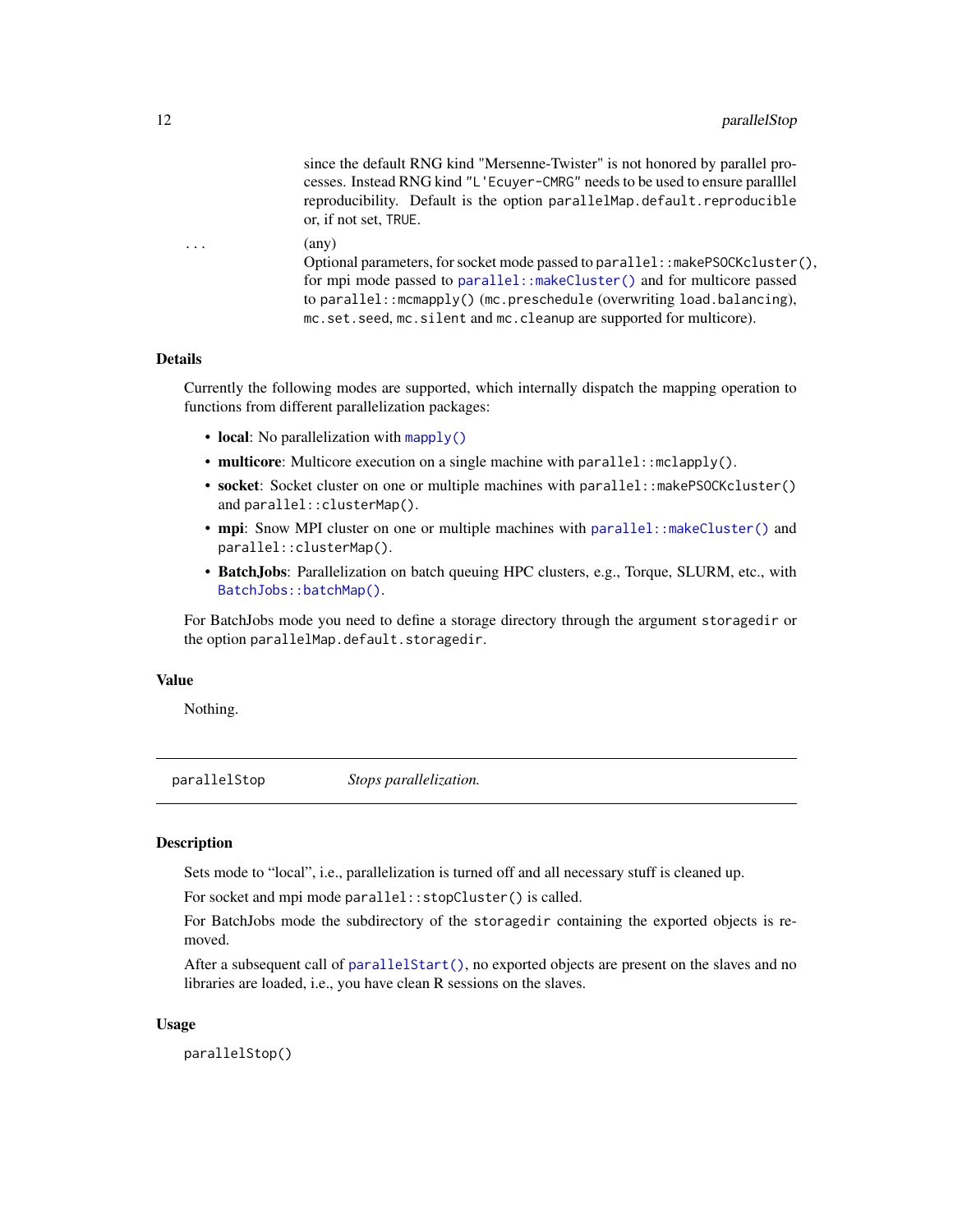### parallelStop 13

#### Value

Nothing.